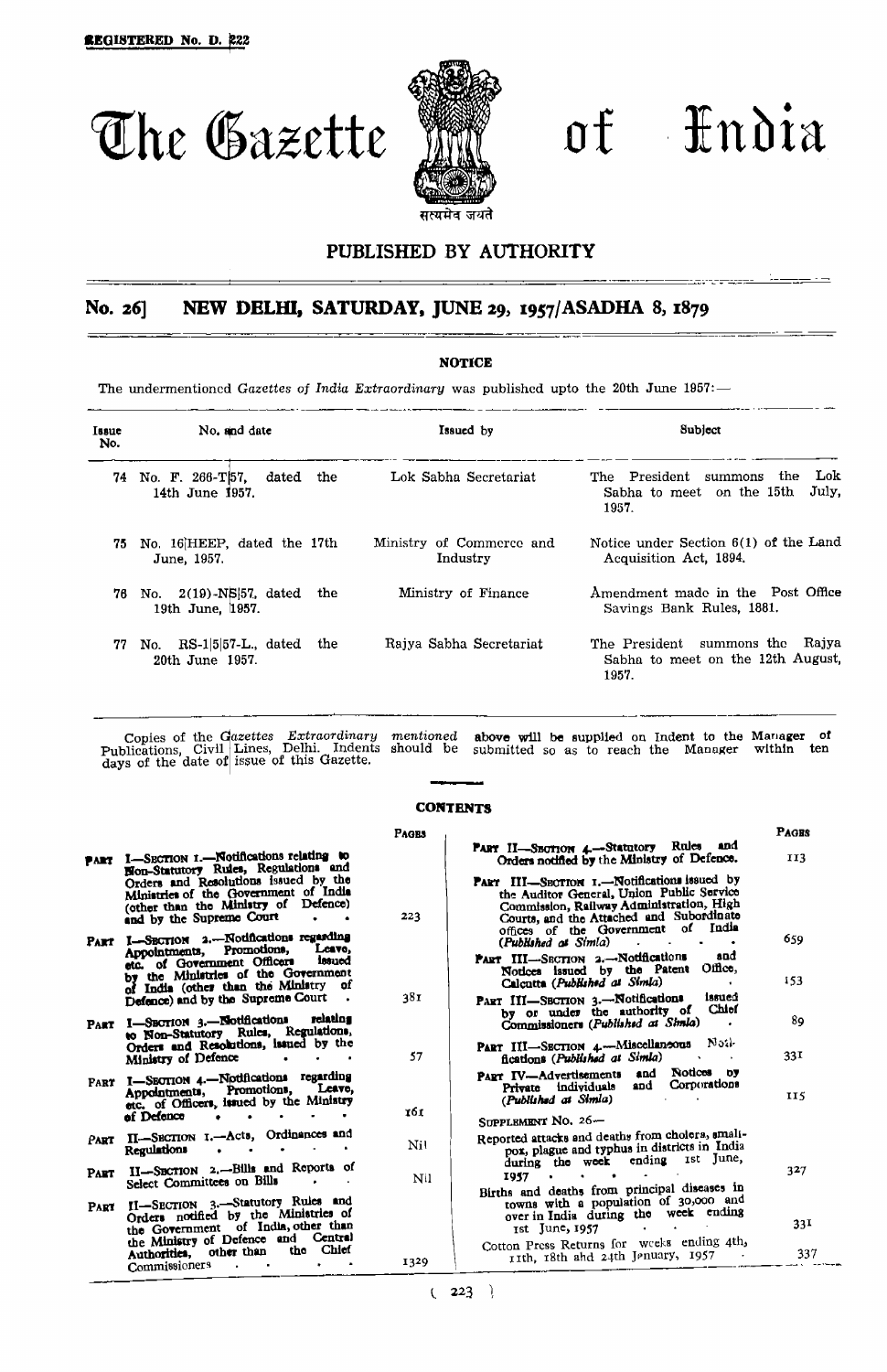# New; *Delhi* -2, the 15th June 1957

#### SUBJECT:—*National Book Trust*

No. F. 14-1/56-B. 6.—The Government of India have<br>decided to set up a National Book Trust in order to<br>encourage the production of good literature and to<br>make such books available at moderate prices to libra-<br>ries, educatio

2. In furtherance of the above pbjects, the Trust shall publish more particularly,

- (a) the classical literature of India;
- (b) translation of famous books from foreign languages;
- (c) translation of standard books from one Indian language into another;
- (d) reproduction of Indian paintings, sculptures and other art treasures;
- (e) standard works of Indian authors;
- (f) standard books in the educational, scientific, artistic and other fields of knowledge;
- (g) works of living authors.

3. The trust will publish books in Hindi and other languages .recognised in the Constitution of India. It may also publish books in foreign languages.

4. The Trust may assist the publication of approved books by Universities and learned societies and institutions.

5. The Publication Department of the Ministry of Information & Broadcasting shall be the principal publishers of the Trust.

6. The Trust shall be an autonomous body, created<br>by and supported by funds placed at its disposal by<br>the Government. It shall also be competent to receive<br>donations and bequests for carrying out its purposes<br>and promoting

7. The number of Trustees excluding the Chairman shall not exceed fifteen. The Sahitya Akademi and Ministry of Education & Scientific Research shall have two representatives each. There shall also be one representative each of the Ministry of Information & Broadcasting and the Ministry of Finance of the Government of India,

8. The Chairman as well as the other Trustees shall be appointed by the Government of India.

9. The tenure of each Trustee shall be six years, but he will be eligible for reappointment. In the case of the first Trustees, one third shall retire at the expira-tion of two years and another third after four years. The number to be so retired shall be decided by lot.

10. Regional Trusts may be constituted on the same<br>lines as the National Trust in order to assist the<br>National Trust. The Regional Trusts will consist of<br>mot more than seven Trustees and will be financed<br>mainly by the Stat Trust for special projects.

11. The National Trust shall receive and review<br>reports from Regional Trusts about their programmes<br>of publication and progress of work. A statement of<br>their operations and financial position will also be<br>forwarded to the

12. The National Trust shall be entitled to enter into operational agreements with non-official or official agencies for the furtherance of all or any of its programmes,

• 13. The National Trust shall be entitled to take such other action as may be necessary for the furtherance of its objects and programmes.

14. This supersedes the Government Resolutions No. F.14-1/56.-B.2, dated 23rd April, 1956 and 21st January, 1957.

Ordered that a copy of this Resolution be communicated to all State Governments for information and communication to all literary societies, institutions and publishing houses in their States, all Ministries of the Governm Sahitya Akademy.

Ordered also that the Resolution be published in the Gazette of India for general information.

NAUHRIA RAM, Dy. Edu. Advisor..

# RESOLUTION

## *New Delhi, the 17th June 1957*

SUBJECT:—Establishment *of the All-India Council for Elementary Education*

No, F.37-10/56-B.5.—In order to accelerate the pace of the expansion of Elementary Education and to fulfil the directive of Article 45 of the Constitution, il has been decided that an All-India Council of Elementary Education shall be established with effect from the 1st of July, 1957. It will serve as an Advisory Body.

The functions of the Council shall be: $-$ 

- (1) to advise the Government of India, the State Governments and the local bodies on all matters relating to Elementary Education;
- (2) to prepare programmes for the early implementation of Art. 45 of the Constitution of India and revise them as and when necessary:
- (3) to prepare, or to have prepared, detailed programmes for the expansion and improvement of Elementary Education in each State;
- (4) to organise or assist in organising research in the administrative, financial and pedagogic problems of Elementary Education and to<br>publish the results thereof;
- (5) to produce or assist In the production of litera ture which would help the officers of the Education Department and teachers to improve the quality of Elementary Education and to enforce compulsory attendance;
- (6) to review, from time to time, the progress<br>made in the field of Elementary Education,<br>and especially in implementing the directive<br>of Art. 45 of the Constitution, and to make<br>such recommendations thereon as may<br>deemed
- (7) to collect data on problems of Elementary Education, to conduct sample surveys, to undertake special investigations, and to carry out all such fact-finding enquiries as may be deemed necessary from time to time; and
- (8> generally to advise on aJi such matters a., may be deemed necessary to provide propex gujdance leadership and co-ordination for the Improvement and expansion of Elementary Education.

The Council may not only examine and appraise proposals referred to It by the Union and State Gov-ernments, but may also initiate proposals for the de-velopment of Elementary Education.

The Council shall have power to appoint committees to examine any special problems and appoint not more than two non-members thereon; but the appointment of such non-members on the committees shall require the previous approval of the Chairman.

The composition of the Council shall be as follows: —

#### *Chairman*

(a) Educational Adviser to the Government ol India.

#### *Members*

- (b) 14 members of the States' Education Depart ment (1 each).
- (c) One member of the Central Advisory Board ot Education (to be nominated by the Chair-Education (to be not<br>man of the C.A.B.E.)
- (d) One representative of the Planning Commission.
- (e) One representative of the All-India Council of Secondary Education (to be nominated by tho Chairman of the All-India Council for Secondary Education).
- (f) One Principal of a Training College (to be" nominated by the Union Minister of Education.)<br>(g) Two
- (g)  $\mathbf{T}$ wo educationists connected with fields  $\mathbf{o}$ Basic Education, Girls Education and Education of Backward classes. (To be nominated by the Union Minister of Education).
- (h) The Head of the Basic & Social Education Division of the Ministry of Education will act as the Secretary of the Council.

*Tenure of Office:*—The tenure of office of all nonofficial members nominated to the Council for the first time shall be 2 years reckoned from the first day of.